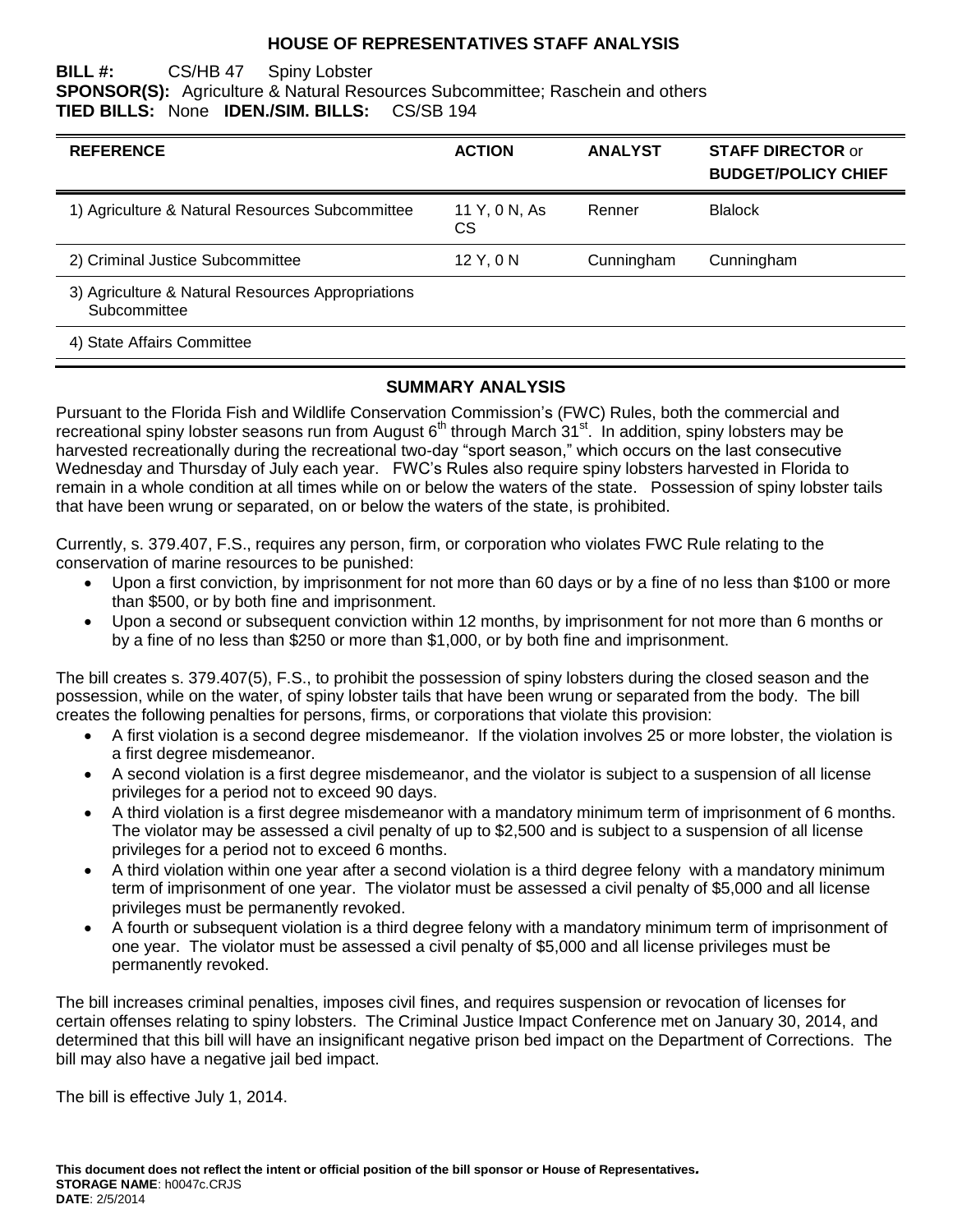## **FULL ANALYSIS**

# **I. SUBSTANTIVE ANALYSIS**

## A. EFFECT OF PROPOSED CHANGES:

## **Spiny Lobsters**

One hundred percent of spiny lobsters commercially harvested $<sup>1</sup>$  in the U.S. come from Florida, with</sup> approximately 90 percent harvested in the Florida Keys.<sup>2</sup> Chapter 379, F.S., imposes regulations to ensure the long-term sustainability of the spiny lobster, including regulations that require licensure, establish closed seasons and areas, create a lobster trap certificate program, and that impose minimum size limits, gear restrictions, and trap specifications. The Florida Fish and Wildlife Conservation Commission (FWC) regulates spiny lobster fishing that occurs in Florida waters.<sup>3</sup>

## Harvest Season

 $\overline{A}$ ccording to FWC's Rules, both the commercial and recreational<sup>4</sup> spiny lobster seasons run from August 6<sup>th</sup> through March 31<sup>st 5</sup> Consequently, no person is allowed to harvest, attempt to harvest, or have in his possession, regardless of where taken, any spiny lobster during the closed season of April 1<sup>st</sup> through August 5<sup>th</sup> of each year.<sup>6</sup> FWC's Rules provide one exception to this prohibition by allowing spiny lobsters to be harvested recreationally during the recreational 2-day "sport season," which occurs on the last consecutive Wednesday and Thursday of July each year.<sup>7</sup>

#### Wrung Tails

FWC's Rules require spiny lobsters harvested in Florida to remain in a whole condition at all times while on or below the waters of the state.<sup>8</sup> Possession of spiny lobster tails that have been wrung or separated, on or below the waters of the state, is prohibited.<sup>9</sup>

#### **Penalties**

Section 379.407, F.S., requires any person, firm, or corporation who violates any provision of ch. 379, F.S., or any FWC Rule relating to the conservation of marine resources to be punished:

- Upon a first conviction, by imprisonment for not more than 60 days or by a fine of no less than \$100 or more than \$500, or by both fine and imprisonment.
- Upon a second or subsequent conviction within 12 months, by imprisonment for not more than 6 months or by a fine of no less than \$250 or more than \$1,000, or by both fine and imprisonment.

A court must assess additional penalties against any commercial harvester convicted of major violations.<sup>10</sup> For purposes of spiny lobster, a major violation is a violation of statute or FWC Rules that

 $\overline{a}$ <sup>1</sup> "Harvest" means the catching or taking of spiny lobster by any means whatsoever, followed by a reduction of such spiny lobster to possession. Spiny lobster that are caught but immediately returned to the water free, alive and unharmed are not harvested. In addition, temporary possession of a spiny lobster for the purpose of measuring it to determine compliance with the minimum size requirements does not constitute harvesting, provided that it is measured immediately after taking, and immediately returned to the water free, alive and unharmed if undersized. Rule 68B-24.002(6), F.A.C.  $2$  FWC 2014 analysis. On file with the Agriculture & Natural Resources Subcommittee.

<sup>3</sup> *Id*.

<sup>&</sup>lt;sup>4</sup> In Florida, in order to commercially harvest spiny lobster, a person must possess a Saltwater Products License, a Restricted Species Endorsement, and either a Spiny Lobster Endorsement (C) or a Lobster Dive Endorsement (CD). Recreational harvesting requires a valid recreational saltwater fishing license and a spiny lobster permit. FWC 2014 analysis. On file with the Agriculture & Natural Resources Subcommittee.

<sup>5</sup> Rule 68B-24.005(1), F.A.C.

<sup>6</sup> *Id*.

 $<sup>7</sup>$  During the two-day sport season, persons may not harvest spiny lobster by any means other than by diving or with the</sup> use of a bully net or hoop net. In Monroe County, persons may not harvest spiny lobster by diving at night (from one hour after official sunset until one hour before official sunrise), or in or from the waters of John Pennekamp Coral Reef State Park. Rule 68B-24.005(2), F.A.C.

<sup>8</sup> Rule 68B-24.003, F.A.C.

**STORAGE NAME**: h0047c.CRJS **PAGE: 2** <sup>9</sup> Id. Unless the spiny lobster are being imported pursuant to Rule 68B-24.0045, F.A.C., or were harvested outside the waters of the state and the wringing or separation was pursuant to a federal permit allowing such wringing or separation.  $10$  Section 379.407(2), F.S.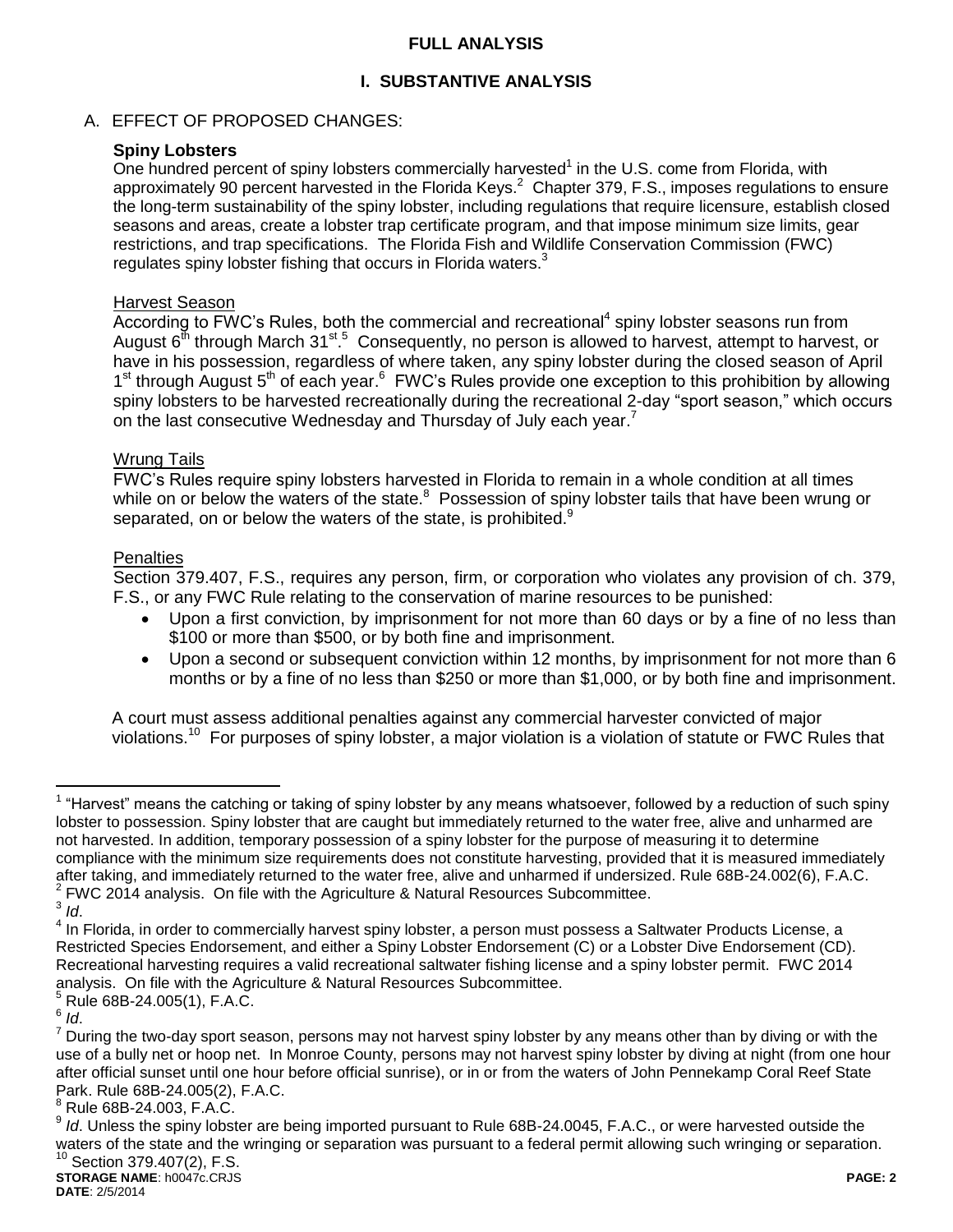involves more than 100 illegal spiny lobsters. In such instances, the court must impose an additional penalty of \$10 for each illegal spiny lobster, or part thereof, involved in the violation.<sup>11</sup>

## **Effect of the Bill**

The bill creates s. 379.407(5), F.S., to specify that it is a major violation to possess spiny lobster during the closed season or, while on the water, to possess spiny lobster tails that have been wrung or separated from the body, unless the possession is allowed by FWC rule. Any person, firm, or corporation that violates this provision is subject to the following penalties:

- A first violation is a second degree misdemeanor.<sup>12</sup> If the violation involves 25 or more lobster, the violation is a first degree misdemeanor.<sup>13</sup>
- A second violation is a first degree misdemeanor, and the violator is subject to a suspension of all license privileges for a period not to exceed 90 days.
- A third violation is a first degree misdemeanor with a mandatory minimum term of imprisonment of 6 months. The violator may also be assessed a civil penalty of up to \$2,500 and is subject to a suspension of all license privileges for up to six months.
- A third violation within one year after a second violation is a third degree felony<sup>14</sup> with a mandatory minimum term of imprisonment of one year. The violator must also be assessed a civil penalty of \$5,000 and all license privileges must be permanently revoked.
- A fourth or subsequent violation is a third degree felony with a mandatory minimum term of imprisonment of one year. The violator must also be assessed a civil penalty of \$5,000 and all license privileges must be permanently revoked.

The bill also amends s. 379.401, F.S., to conform a cross-reference.

## B. SECTION DIRECTORY:

**Section 1.** Amends s. 379.407, F.S., relating to penalties for certain violations relating to spiny lobsters.

**Section 2.** Amends s. 379.401, F.S., conforming a cross-reference.

**Section 3.** Provides an effective date of July 1, 2014.

## **II. FISCAL ANALYSIS & ECONOMIC IMPACT STATEMENT**

## A. FISCAL IMPACT ON STATE GOVERNMENT:

1. Revenues:

None.

2. Expenditures:

The Criminal Justice Impact Conference met on January 30, 2014, and determined that this bill will have an insignificant negative prison bed impact on the Department of Corrections.

 $\overline{a}$ <sup>11</sup> *Id*.

<sup>&</sup>lt;sup>12</sup> A second degree misdemeanor is punishable by up to 60 days in county jail and a \$500 fine. Sections 775.082 and 775.083, F.S.

 $13$  A first degree misdemeanor is punishable by up to one year in county jail and a \$1,000 fine. Sections 775.082 and 775.083, F.S.

 $14$  A third degree felony is punishable by up to five years imprisonment and a \$5,000 fine. Sections 775.082 and 775.083, F.S.